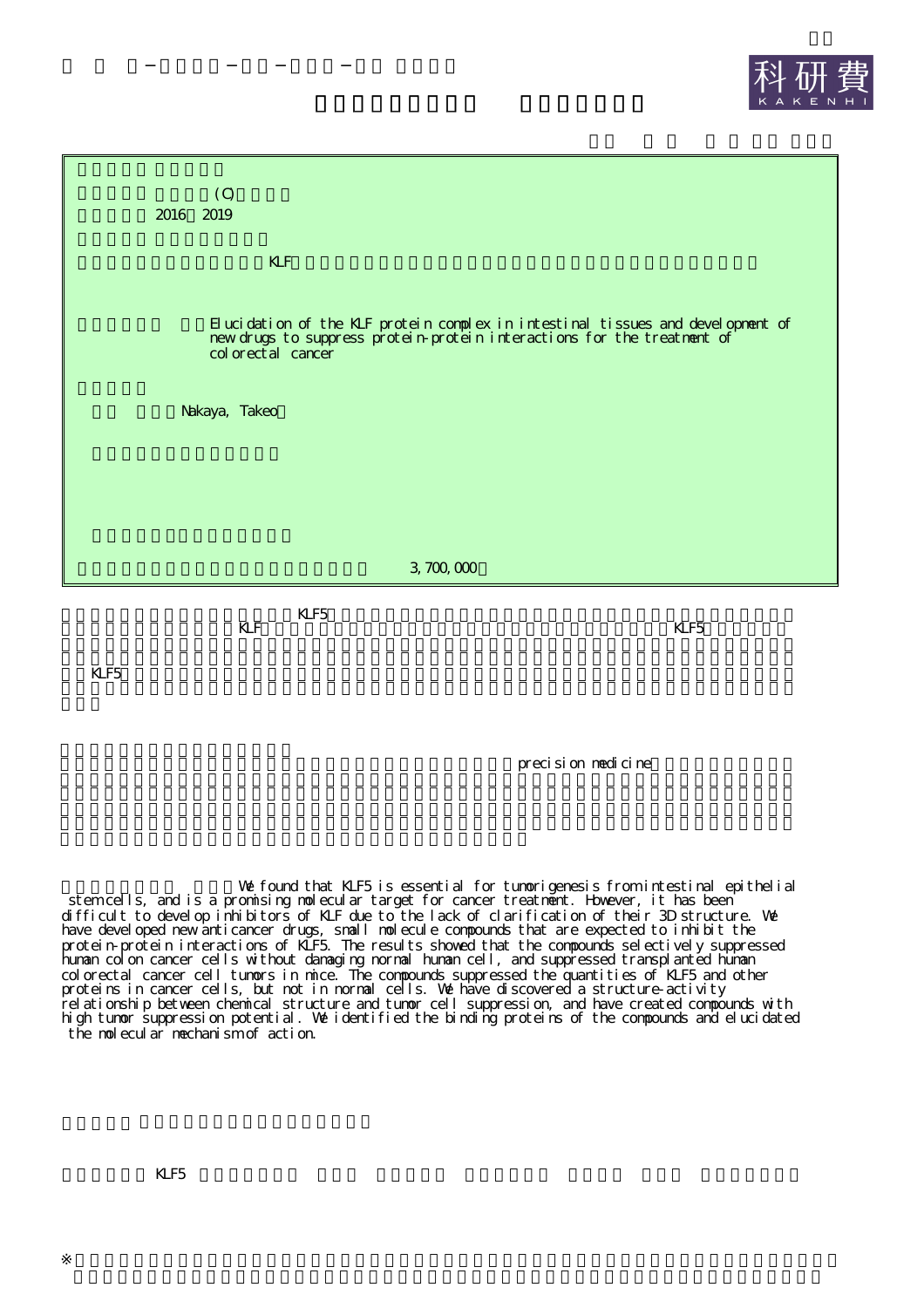Wit

KLF5 KLF5

KLF5

KLF5

KLF5 KLF5

KLF5

KLF5

KLF5

1) KLF5

KLF5

2) KLF5

3) in vivo

1) KLF5 Wat

2)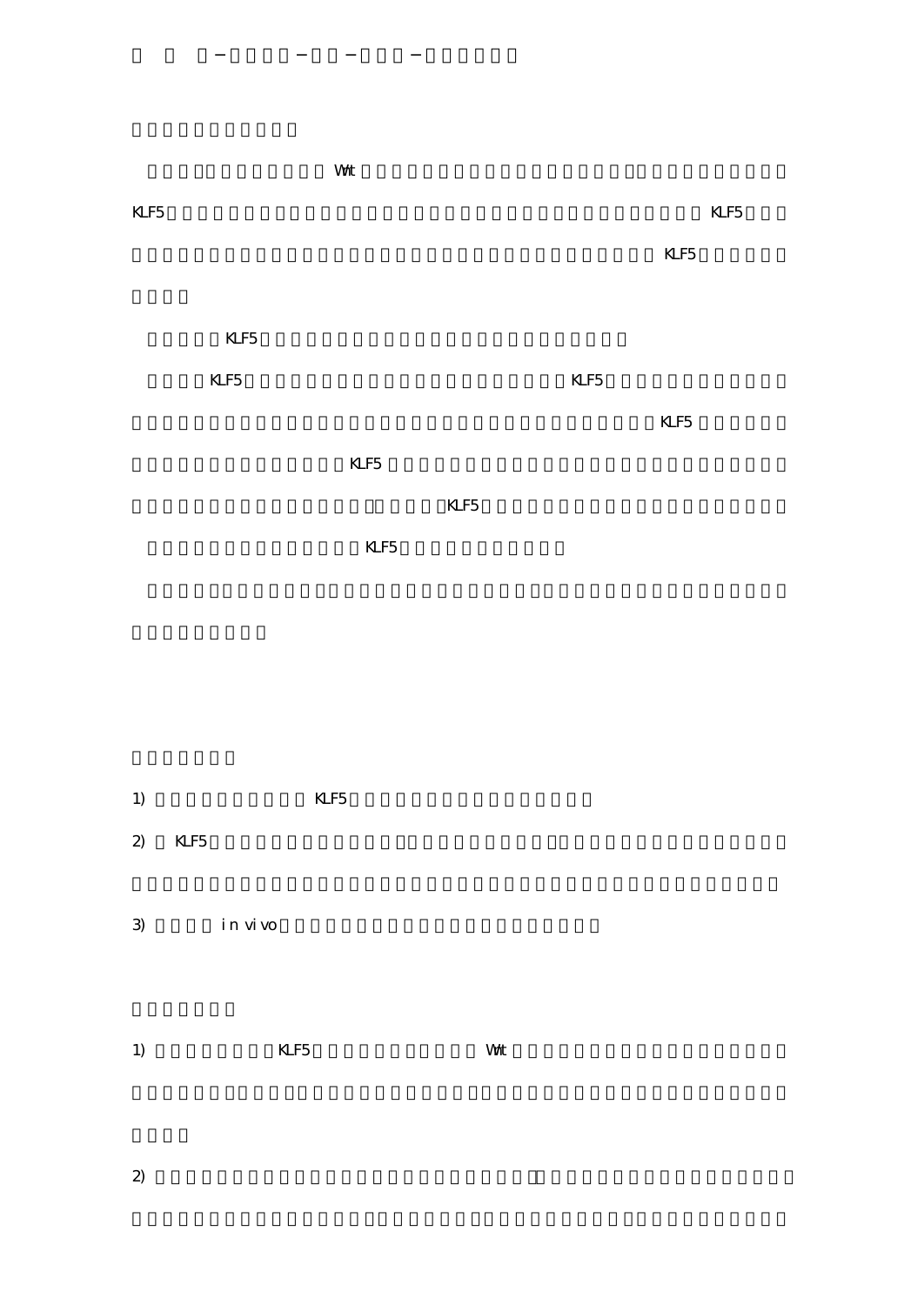## Control in vivo

1) KLF5

KLF5 X KLF5

Wit

3) Control

2)

in vivo

undruggable

precision medicine

3)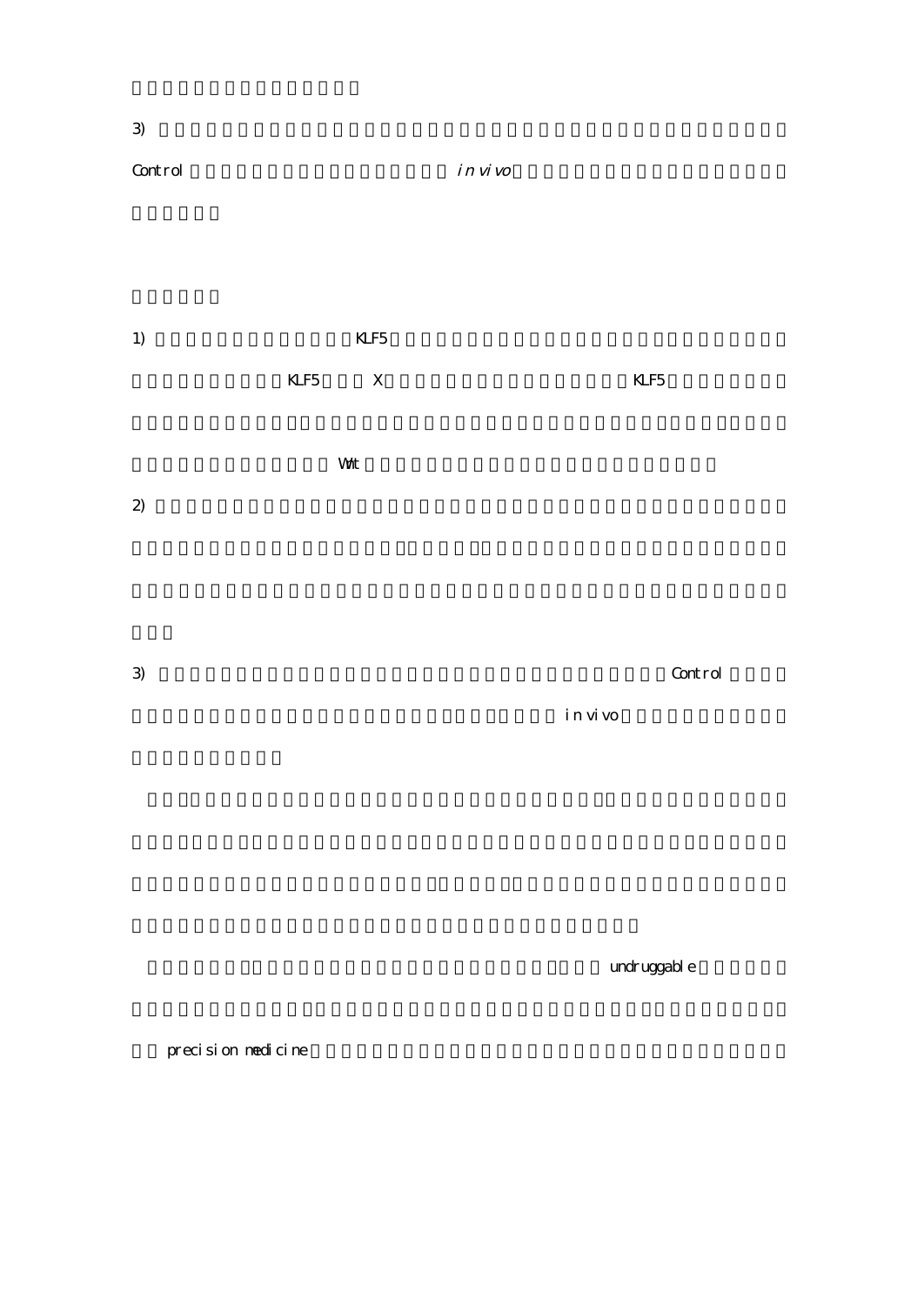| 7                                                                                                                             | 7 | 0 | 5                                                                                               |            |
|-------------------------------------------------------------------------------------------------------------------------------|---|---|-------------------------------------------------------------------------------------------------|------------|
| Nakaya Michio Watari Kenji Tajima Mitsuru Nakaya Takeo et. al Tanaka Akira Kuroda<br>Musahi ko Nagata Shigekazu Kurose Htoshi |   |   |                                                                                                 | 127        |
|                                                                                                                               |   |   | Cardiac myofibroblast engulfment of dead cells facilitates recovery after myocardial infarction | 2017       |
| Journal of Clinical Investigation                                                                                             |   |   |                                                                                                 | 383<br>401 |
| m<br>10 1172/JO 83822                                                                                                         |   |   |                                                                                                 |            |
|                                                                                                                               |   |   |                                                                                                 |            |

| Kawata Hirotoshi Kamiakito Tomoko Nakaya Takeo Komatsubara Maiko Komatsu Kenji Morita<br>Tatsuo Nagao Yasumitsu Tanaka Akira                                           | 165        |
|------------------------------------------------------------------------------------------------------------------------------------------------------------------------|------------|
| Stimulation of cellular senescent processes, including secretory phenotypes and anti-oxidant<br>responses, after androgen deprivation therapy in human prostate cancer | 2017       |
| The Journal of Steroid Biochemistry and Molecular Biology                                                                                                              | 227<br>219 |
| m<br>10 1016/j. jsbnh 2016 06 007                                                                                                                                      |            |
|                                                                                                                                                                        |            |

| Nakaya Takeo Oshiro Hisashi Takigani Ayako Kanai Yoshihiko Tetsuka Kenji Hagivara Koichi<br>Fujii Hrofuni Endo Shunsuke Tanaka Akira                             | 96          |
|------------------------------------------------------------------------------------------------------------------------------------------------------------------|-------------|
| Giant solitary fibrous tumor of the pleura with high-grade sarcomatous overgrowth accompanied<br>by lipid-rich, rhabdonyosarconatous, and pleonorphic components | 2017        |
| Medicine                                                                                                                                                         | e8926 e8926 |
| m<br>10 1097/ND 00000000008926                                                                                                                                   |             |
|                                                                                                                                                                  |             |

| Nakaya Takeo Hyuga Taiju Tanaka Yukichi Kavai Shina Nakai Hideo Niki Toshiro Tanaka Akira             | 96          |
|-------------------------------------------------------------------------------------------------------|-------------|
| Renal dysplasia characterized by prominent cartilaginous metaplasia lesions in VACIERL<br>association | 2017        |
| Medicine                                                                                              | e6499 e6499 |
| m<br>10 1097/MD 00000000006499                                                                        |             |
|                                                                                                       |             |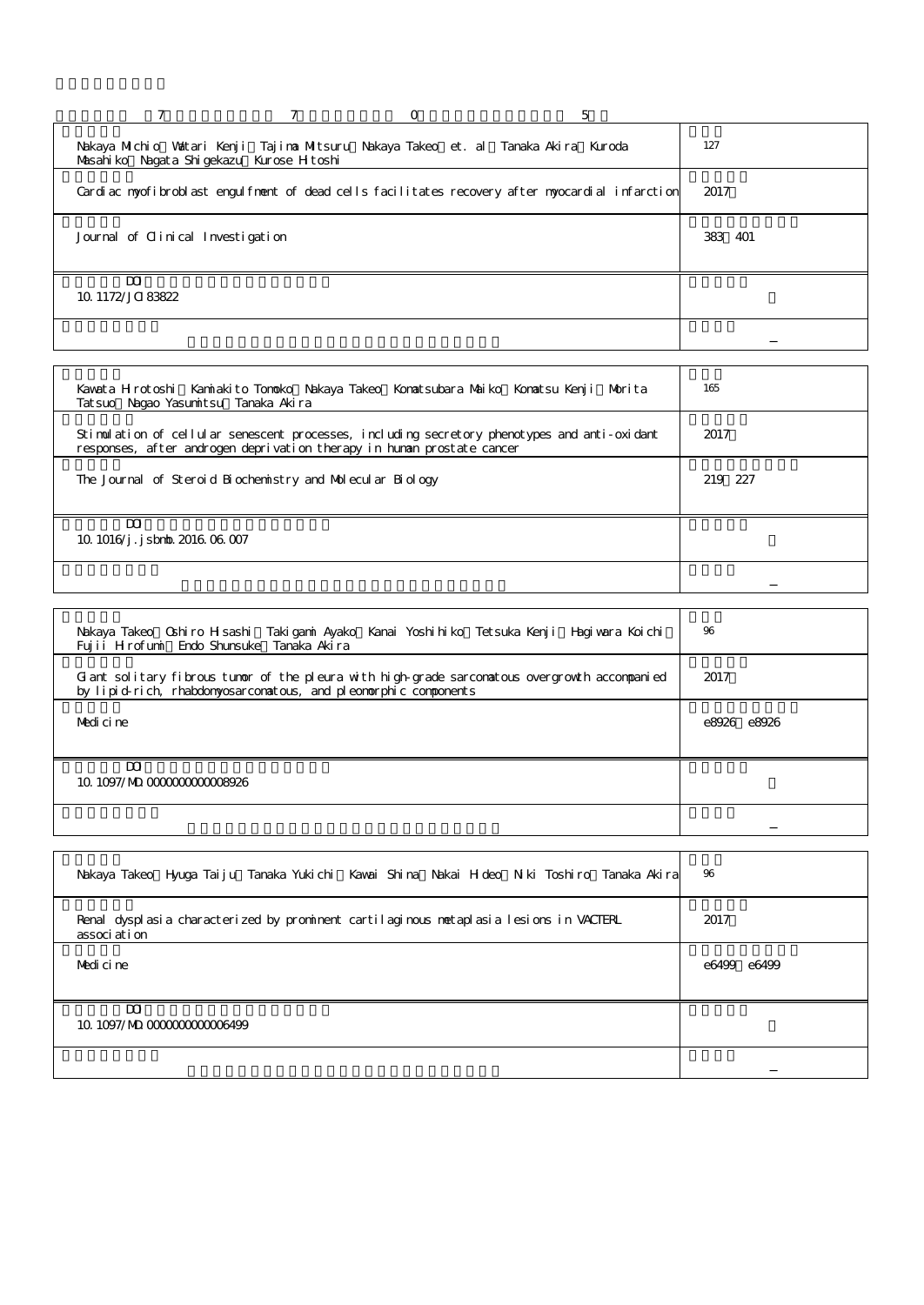| Nakano Naomi Nakaya Takeo Kaniya Koji Konime Mayuni Murata Satoru Kavata Hirotoshi<br>Yokoyana Shigeo Tanaka Akira Ontsuki Mamitaro           | 44             |
|-----------------------------------------------------------------------------------------------------------------------------------------------|----------------|
| Ectopic respiratory mucosa in the skin which showed the repetitive distribution of ciliated<br>bronchogenic epithelia and squanous metaplasia | 2017           |
| The Journal of Dernatology                                                                                                                    | - 1328<br>1327 |
| $\mathbf{m}$<br>10 1111/1346 8138 13697                                                                                                       |                |
|                                                                                                                                               |                |

| Nakaya M, Vaitari K, Tajima M, Nakaya T, Matsuda S, Ohara H, Nishihara H, Yamaguchi H, Hashimoto<br>A, Nishida M, Nagasaka A, Horii Y, Ono H, Iribe G, Inoue R, Tsuda M, Inoue K, Tanaka A, Kuroda<br>M Nagata S, Kurose H | 127     |
|----------------------------------------------------------------------------------------------------------------------------------------------------------------------------------------------------------------------------|---------|
| Cardiac myofibroblast engulfment of dead cells facilitates recovery after myocardial<br>infarction                                                                                                                         | 2017    |
| Journal of Clinical Investigation                                                                                                                                                                                          | 383 401 |
| m<br>10 1172/JO 83822                                                                                                                                                                                                      |         |
|                                                                                                                                                                                                                            |         |

| Kawata H. Kaninakito T. Nakaya T. Konatsubara M. Konatsu K. Morita T. Nagao Y. Tanaka A.                                                                                | 165     |
|-------------------------------------------------------------------------------------------------------------------------------------------------------------------------|---------|
| Stimulation of cellular senescent processes, including secretory phenotypes and anti-oxidant<br>responses, after androgen deprivation therapy in human prostate cancer. | 2017    |
| The Journal of Steroid Biochemistry and Molecular Biology                                                                                                               | 219 227 |
| m<br>10.1016/j.jsbnb. 2016.06.007                                                                                                                                       |         |
|                                                                                                                                                                         |         |

3 1 2

Nakaya T, Tsuji K, Tanaka A, Nagai R.

Small molecules mimicking KLF5 structure suppresses cancer cells in both in vivo and vitro without damaging normal cells.

6th International Conference on Biology and Pathobiology of KLF/Sp Transcription Factors

2018